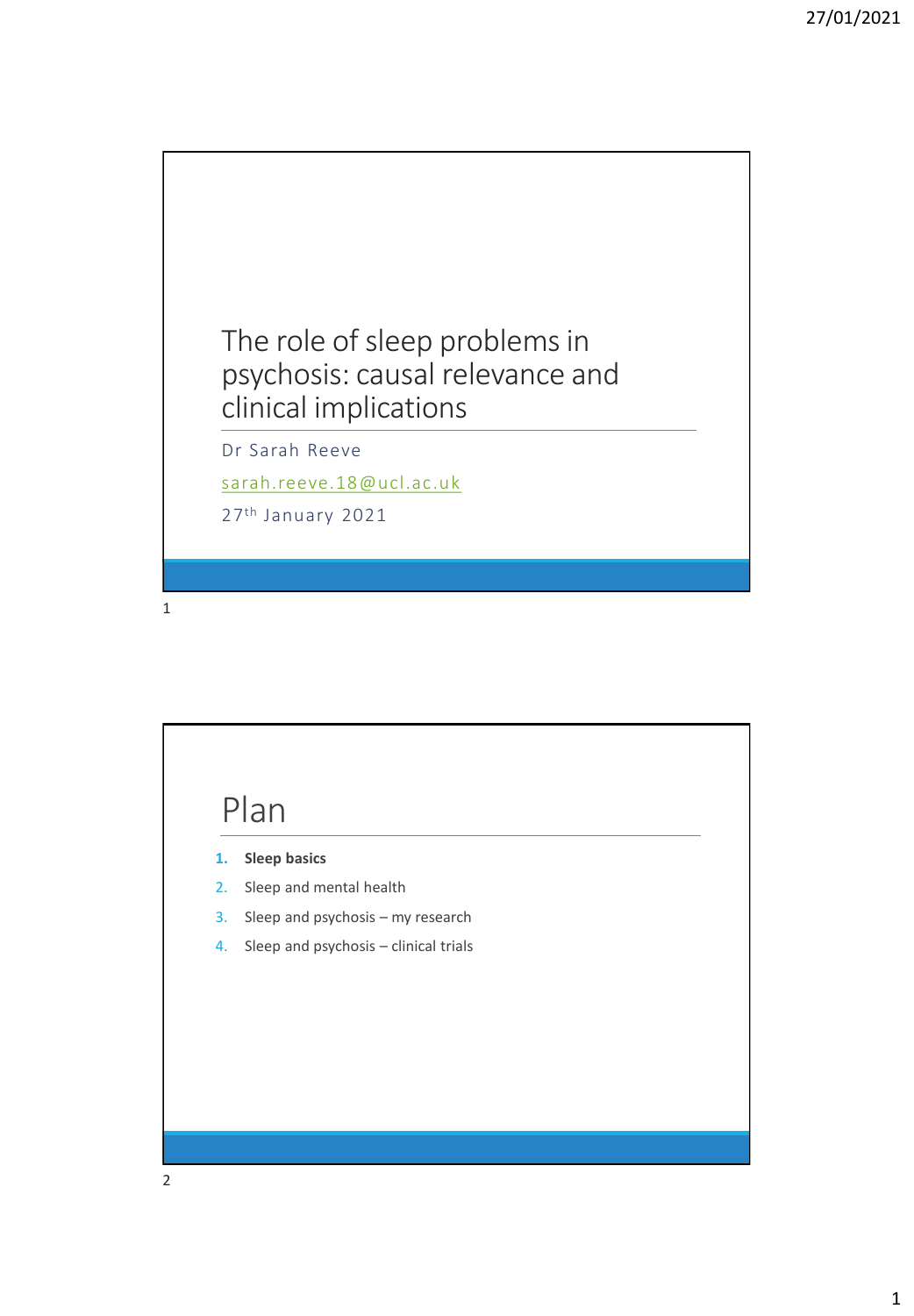# Sleep is fundamental



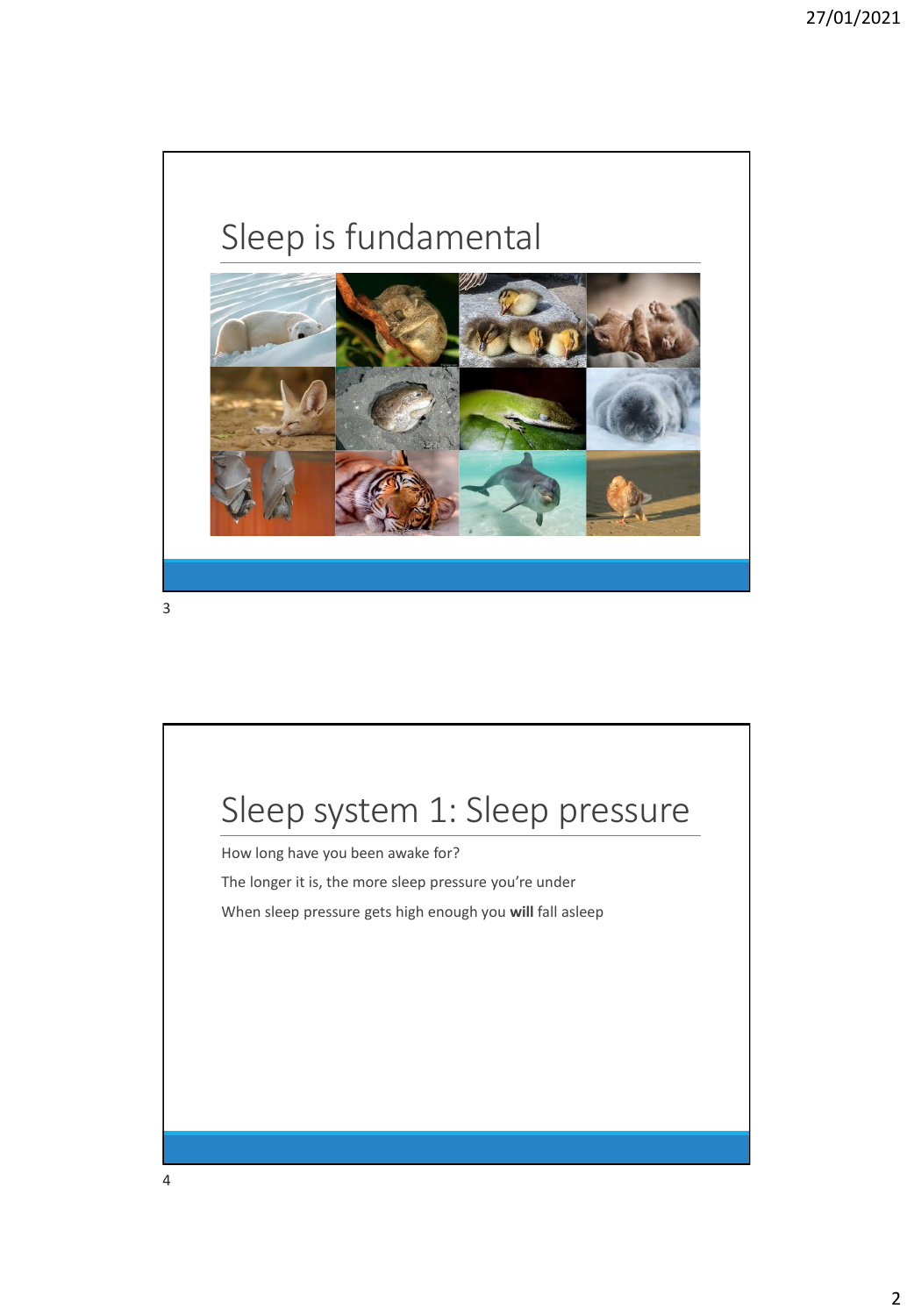

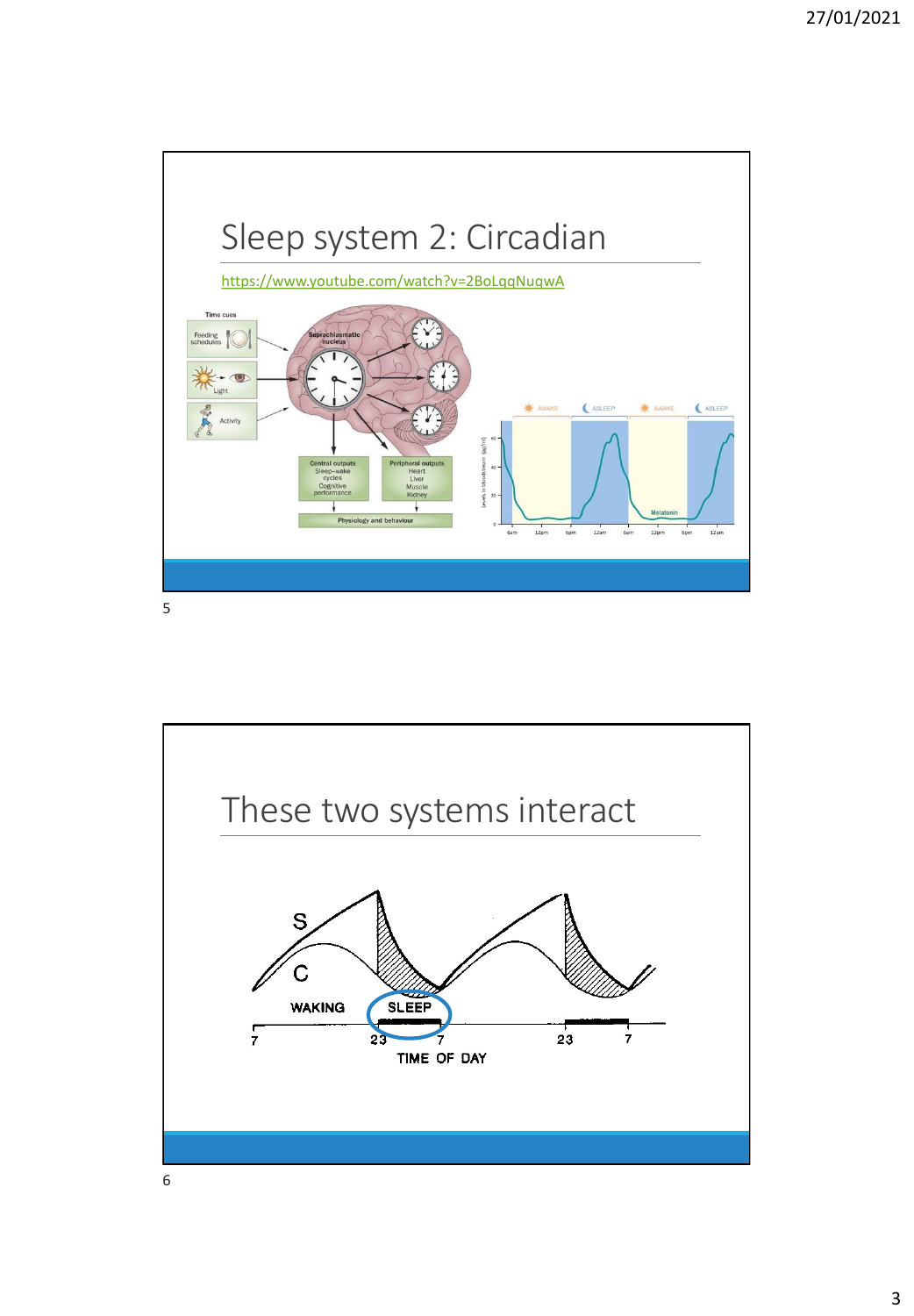

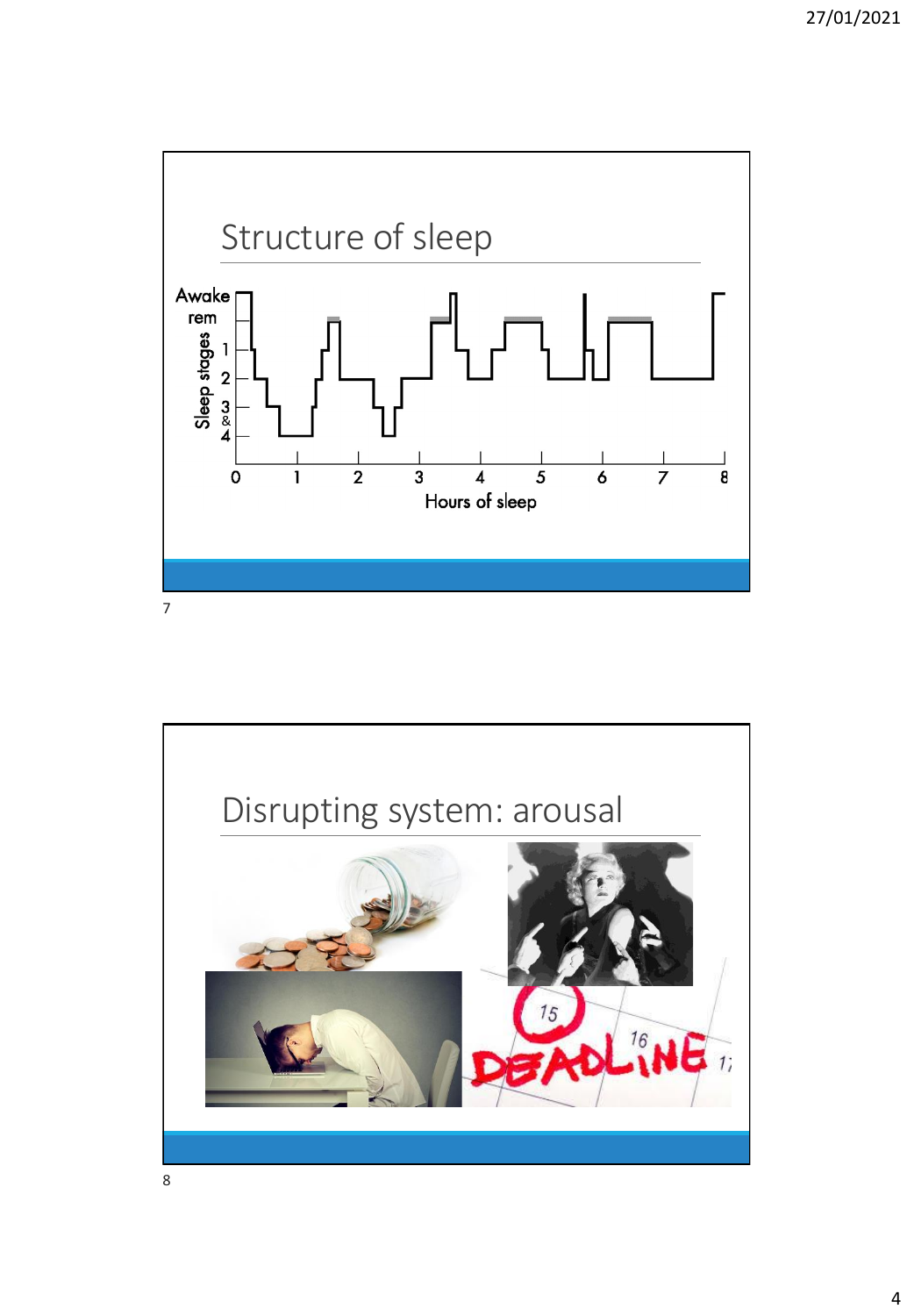

|                           | Sleep disorders                                                                                                                                                                 |                                 |
|---------------------------|---------------------------------------------------------------------------------------------------------------------------------------------------------------------------------|---------------------------------|
| Insomnia                  | Subjective complaint of difficulty getting to or staying asleep, or waking up too early, despite<br>adequate opportunity for sleep                                              | $6 - 10%$                       |
| Nightmare disorder        | Recurrent episodes of waking from sleep with recall of intensely disturbing dream content<br>involving dysphoric emotions (fear, anxiety, anger, sadness)                       | 5%                              |
| <b>Circadian disorder</b> | Advance /delay/movement of the sleep period in relation to desired sleep and wake time,<br>resulting in inability to stay awake until desired time or wake up at desired time   | $< 1\%$<br>7-16% YP             |
| <b>Sleep paralysis</b>    | Recurrent inability to move limbs and trunk at onset or on waking from sleep, often accompanied<br>by disturbing imagery or sensations                                          | 7.6%<br>lifetime                |
| Sleep apnea               | Characterised by pauses in breathing or shallow breathing through the night, commonly<br>associated with snoring and resulting in daytime sleepiness and non-restorative sleep. | $^{\sim}$ 17-22%                |
| <b>Restless leg</b>       | An urge to move the legs (often accompanied by unpleasant sensations) that gets worse in the<br>evening, is relieved by movement, and disrupts sleep                            | $~^{\sim}$ 1-29%                |
| syndrome (RLS)            |                                                                                                                                                                                 |                                 |
| <b>Bruxism</b>            | Tooth grinding or clenching during sleep, can result in jaw pain or headaches on wakening                                                                                       | $~8 - 31%$                      |
| <b>Night terrors</b>      | Sudden episodes of terror during sleep, distinguished from nightmares by amnesia for the<br>episode and a lack of content recall (occurs in NREM sleep).                        | 30% children<br>$~1$ -6% adults |
| <b>Sleep walking</b>      | Ambulation occurring during sleep—while sleep walking individuals may carry out inappropriate,<br>nonsensical, or dangerous behaviours                                          | $^{\sim}$ 1-15%                 |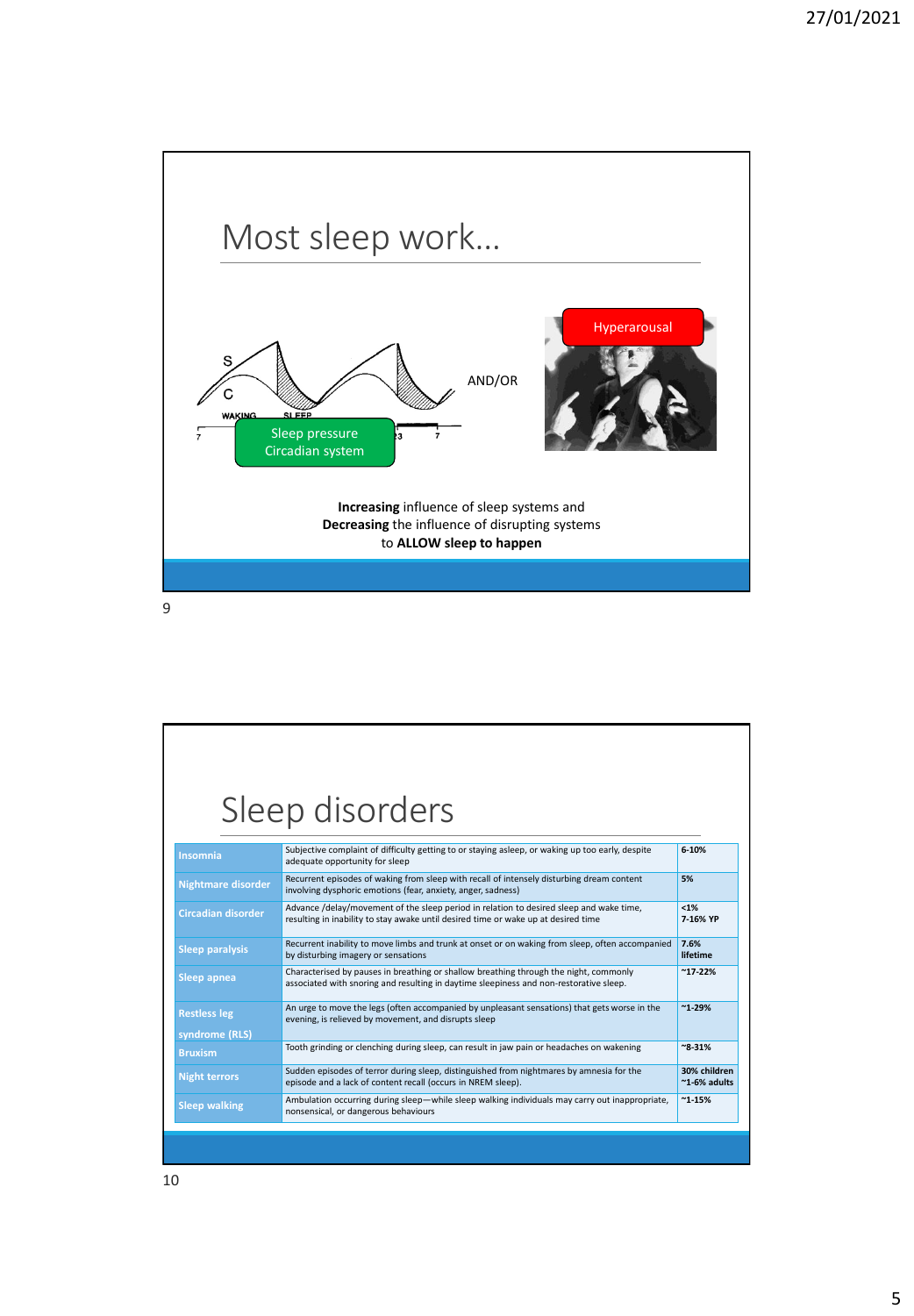|                                  | Sleep disorder treatments                                                                                     |                                 |
|----------------------------------|---------------------------------------------------------------------------------------------------------------|---------------------------------|
| Insomnia                         | <b>CBT</b> for insomnia<br>Hypnotic medication only for acute usage (2-4weeks max)                            | 6-10%                           |
| Nightmare disorder               | <b>CBT/imagery rehearsal therapy</b><br>Some medication (e.g. prazosin)                                       | 5%                              |
| <b>Circadian disorder</b>        | <b>Sleep scheduling</b><br>Medication (e.g. melatonin)                                                        | $< 1\%$<br>7-16% YP             |
| <b>Sleep paralysis</b>           | <b>CBT/psychoeducation</b><br><b>Sleep hygiene</b>                                                            | 7.6%<br>lifetime                |
| Sleep apnea                      | Continuous positive airway pressure (CPAP)<br>Lifestyle changes (reduce weight etc.)                          | $^{\sim}$ 17-22%                |
| <b>Restless leg</b>              | Sleep hygiene/relaxation<br>Medications (sort of - iron supplements sometimes work, some others can be tried) | $~^{\sim}$ 1-29%                |
| syndrome (RLS)<br><b>Bruxism</b> | Mouthguards<br><b>Reduce stress/anxiety</b>                                                                   | $~8 - 31%$                      |
| <b>Night terrors</b>             | <b>Sleep hygiene</b>                                                                                          | 30% children<br>$~1$ -6% adults |
| <b>Sleep walking</b>             | <b>Sleep hygiene</b>                                                                                          | $^{\sim}$ 1-15%                 |

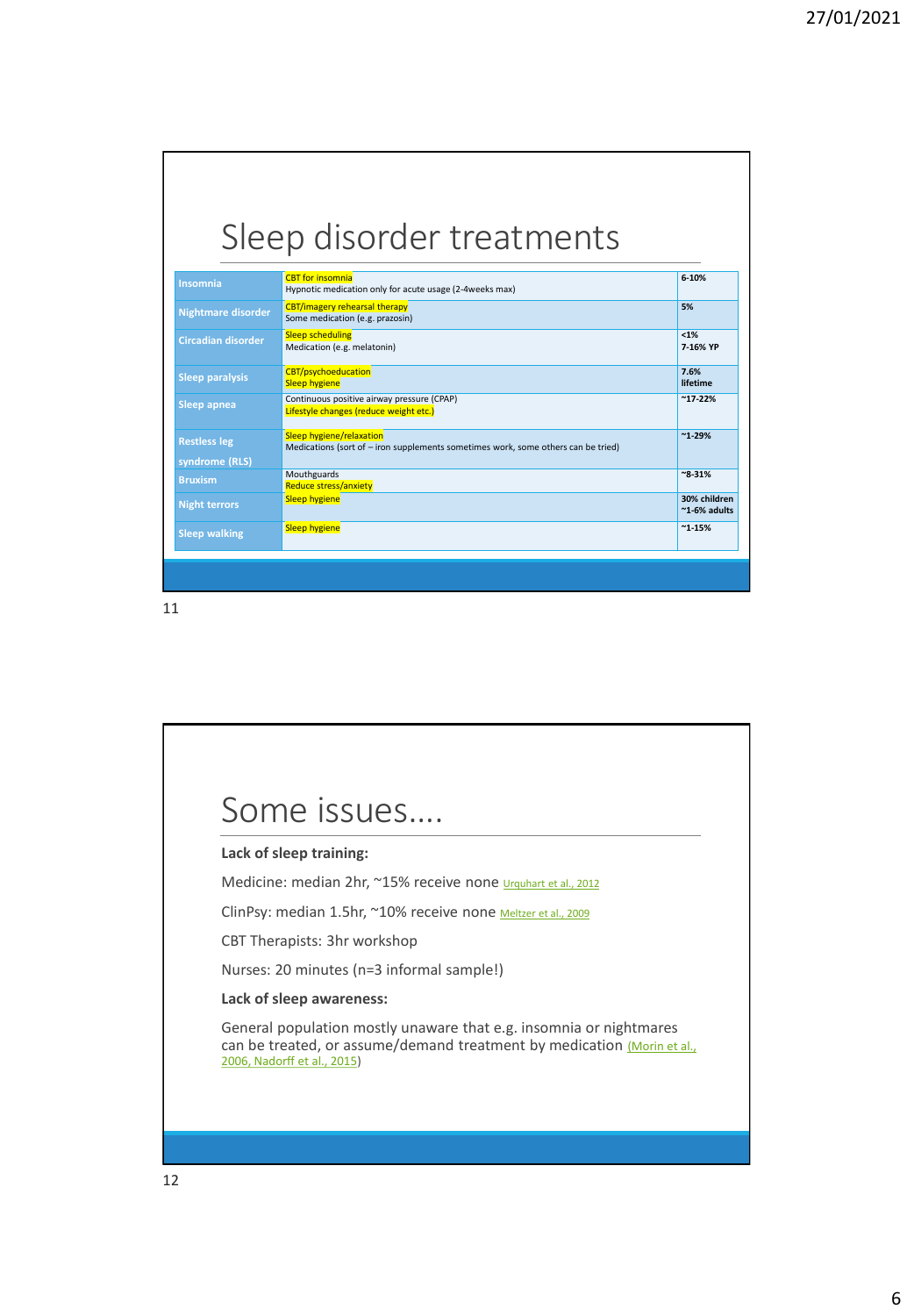

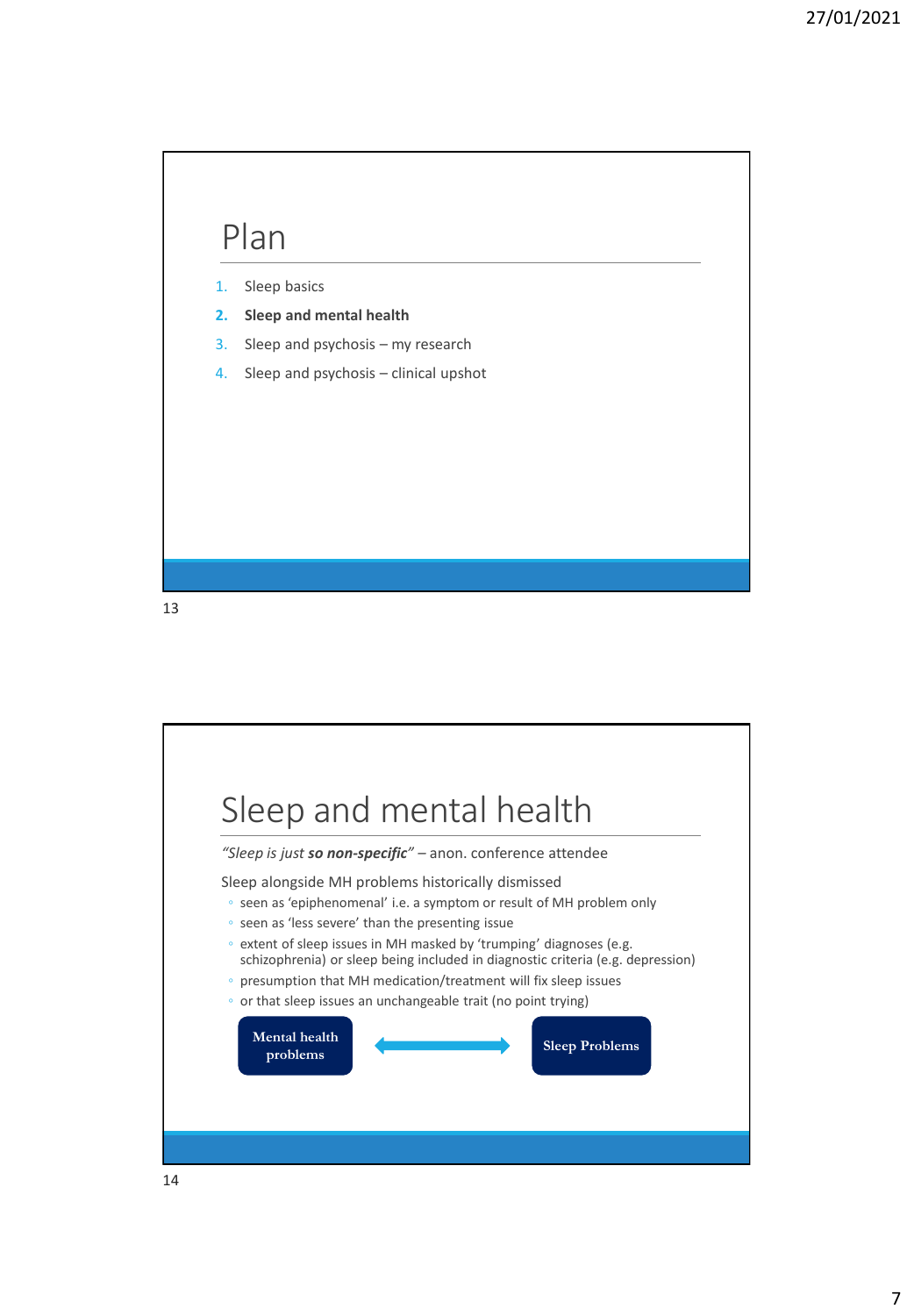

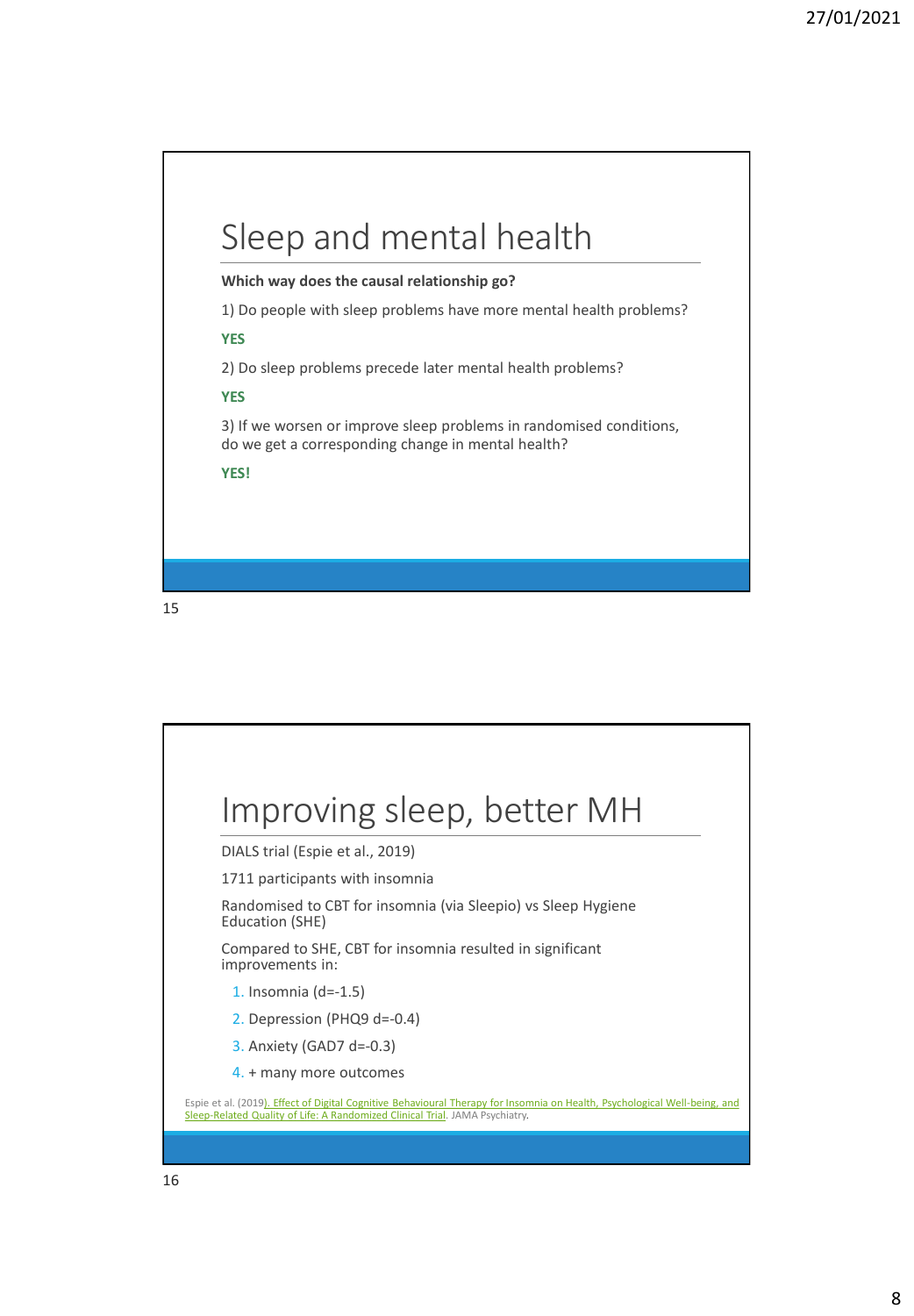### Sleep as new MH target

#### Preventative (e.g. [Freeman et al., 2017](https://www.ncbi.nlm.nih.gov/pubmed/28888927))

- Sleep problems occur early in course of a range of MH problems
- Non-stigmatising to access treatment for
- Knock on benefits for physical health etc.

#### **Chronic/concurrent** (e.g. [Christensen et al., 2016\)](https://www.ncbi.nlm.nih.gov/pubmed/26827250)

- Sleep problems exacerbate other MH issues
- Sleep problems can interfere with other MH treatment
- Sleep problems don't always improve with other MH treatment
- Sometimes, people want help with sleep above their 'more serious' MH

#### **Acute** (e.g. [Sheaves et al., 2018](https://www.ncbi.nlm.nih.gov/pubmed/29108526))

- Sleep can be improved in this setting
- Can reduce need for polypharmacy
- Sleep loss can be a trigger for acute exacerbation of symptoms relapse prevention
- Engagement easier than with some other treatments

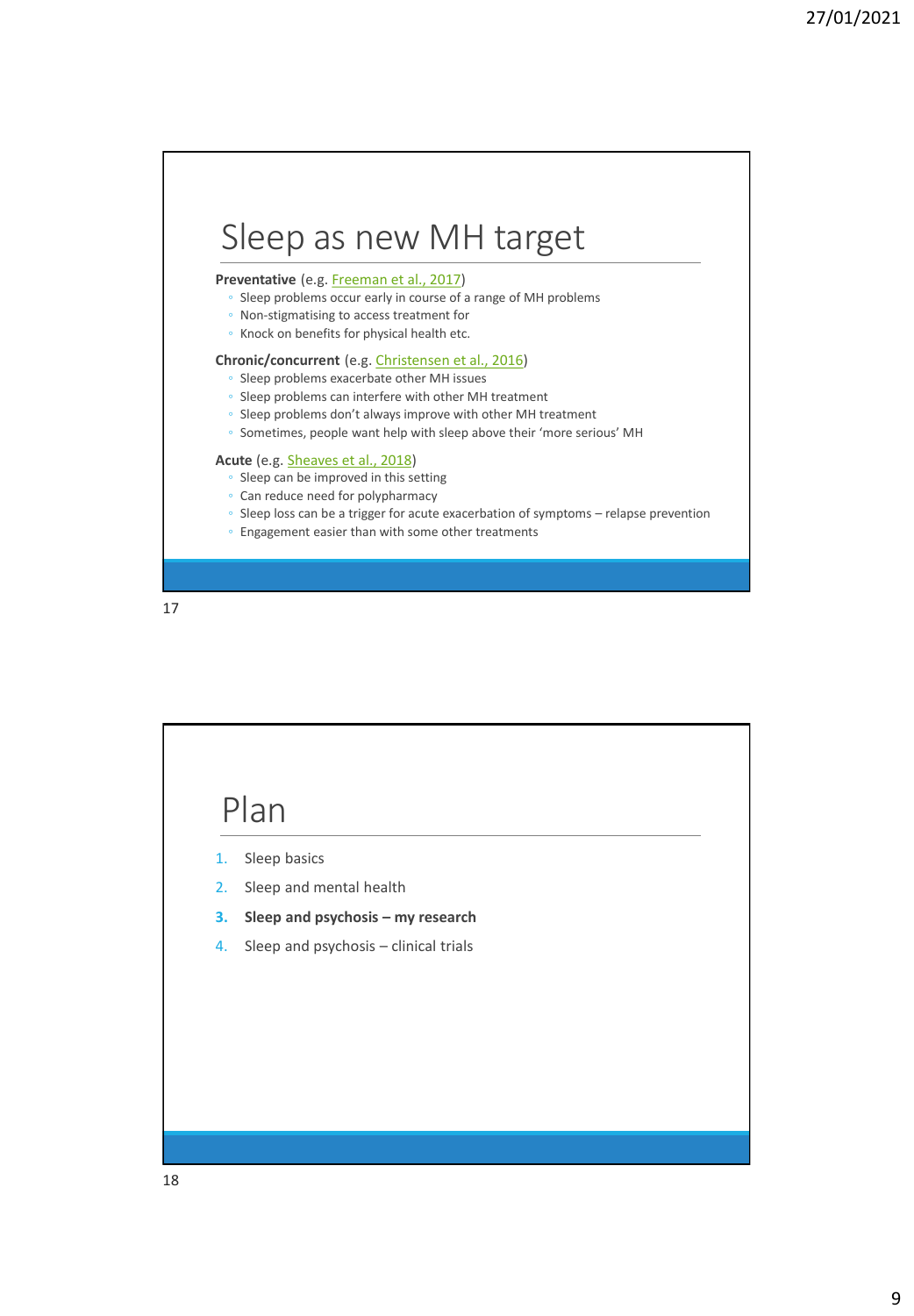

Background as of 2014 We knew that • Sleep problems and psychotic experiences co-occur • Sleep problems predict subsequent psychotic experiences But only limited evidence for causal contribution: • Total sleep deprivation does lead to psychotic experiences • But that's pretty extreme (and uncommon) So, first study was to test causal role of insomnia in psychosis… Reeve S, Sheaves B, Freeman D (2015). The role of sleep dysfunction in the occurrence of delusions and hallucinations: A systematic review. Clinical Psychology Review.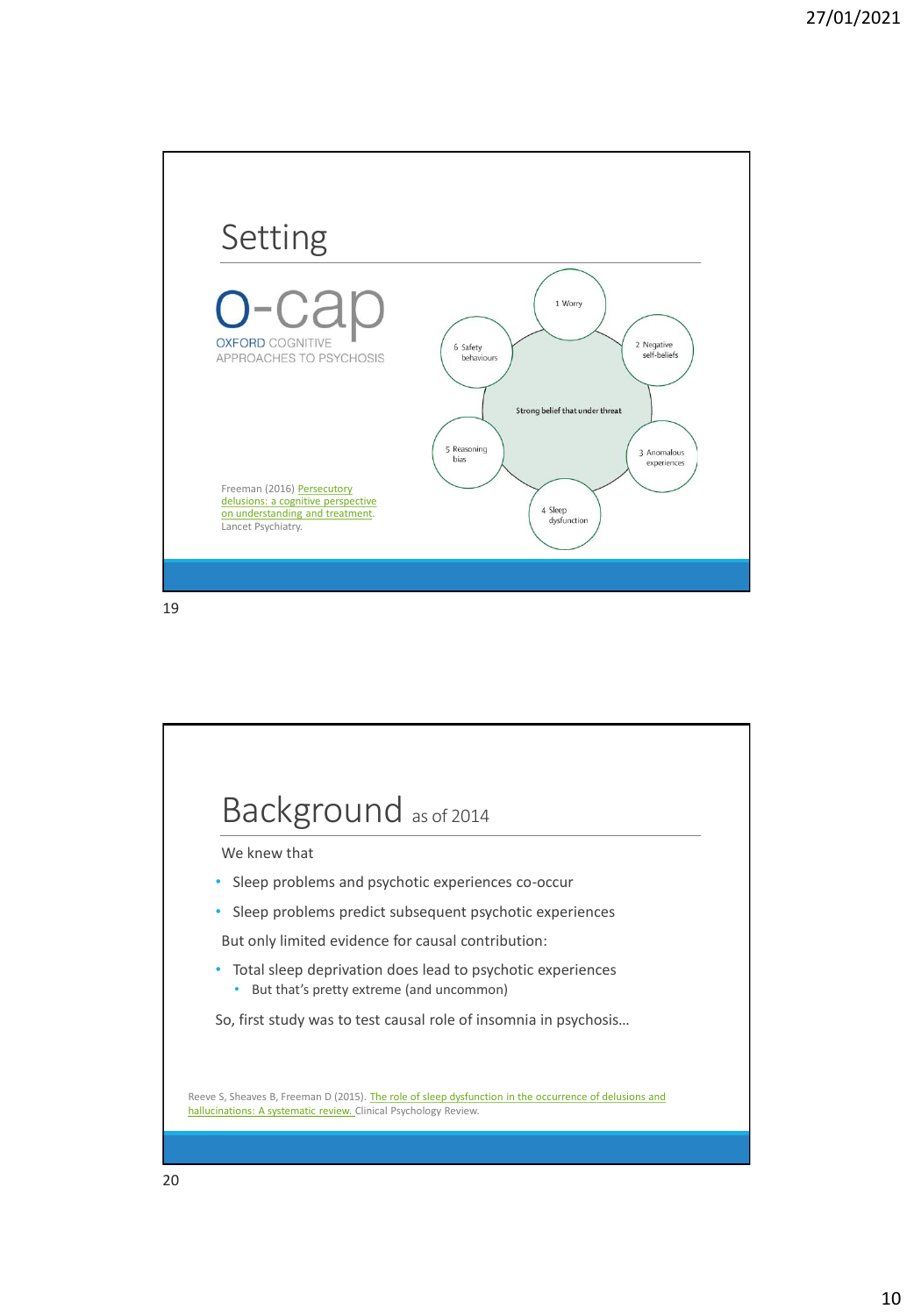## Do sleep problems cause psychosis? 68 non-clinical (MH screened) participants going through below conditions: • Restricted sleep (4hrs/night for 3 nights) • Normal sleep (whatever they normally got) Compared to normal sleep condition, when sleep restricted …. Paranoia was significantly increased (d=0.4) • Hallucinations were significantly increased (d=0.8) • Depression and anxiety increases mediated psychotic experience increases Reeve et al. (2018). <u>Disrupting Sleep: The Effects of Sleep Loss on Psychotic Experiences Tested in an Experimental</u><br><u>Study With Mediation Analysis</u>. Schizophrenia Bulletin.

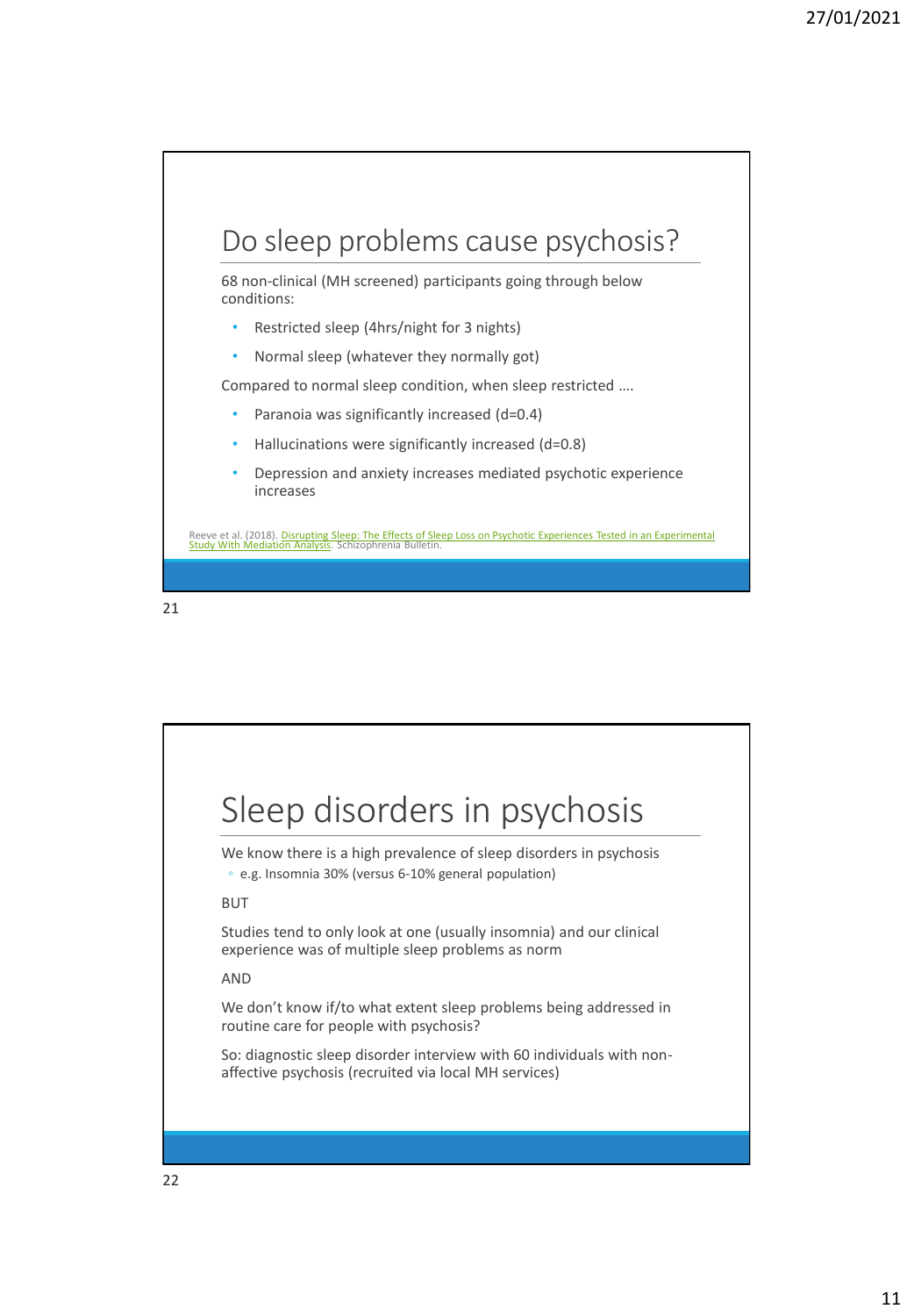

| varied, severe               |                          |                          |                            |
|------------------------------|--------------------------|--------------------------|----------------------------|
|                              |                          |                          |                            |
|                              |                          |                          |                            |
| Sleep problem                | Diagnosis                | Diagnosis<br>$\mathbf n$ | $N$ (%) of which<br>severe |
|                              | $\frac{0}{0}$            |                          |                            |
| Insomnia                     | 50.0                     | 30                       | 17(60.0)                   |
| <b>Nightmare Disorder</b>    | 48.3                     | 29                       | 16(55.2)                   |
| Sleep-related hallucinations | 41.7                     | 25                       | 16(64.0)                   |
| <b>Excessive sleepiness</b>  | 23.3                     | 14                       | 9(64.3)                    |
| <b>RLS</b>                   | 23.3                     | 14                       | 7(50.0)                    |
| <b>PLMS</b>                  | 20.0                     | 12                       | n/a                        |
| <b>Bruxism</b>               | 18.3                     | 11                       | 3(27.3)                    |
| <b>Sleep paralysis</b>       | 15.0                     | 9                        | 3(33.3)                    |
| Night terror                 | 8.3                      | 5                        | 4(80.0)                    |
| Circadian                    | 8.3                      | 5                        | 1(20.0)                    |
| Sleep walking                | 5.0                      | $\overline{\mathbf{3}}$  | n/a                        |
| <b>REMSBD</b>                | 3.3                      | $\overline{c}$           | 0(0.0)                     |
| <b>Enuresis</b>              | 1.7                      | $\mathbf{1}$             | 1(100.0)                   |
| Any sleep disorder           | 80                       | 48                       |                            |
| Total                        | $\overline{\phantom{m}}$ | 160                      | 77 (52.0)                  |
|                              |                          |                          |                            |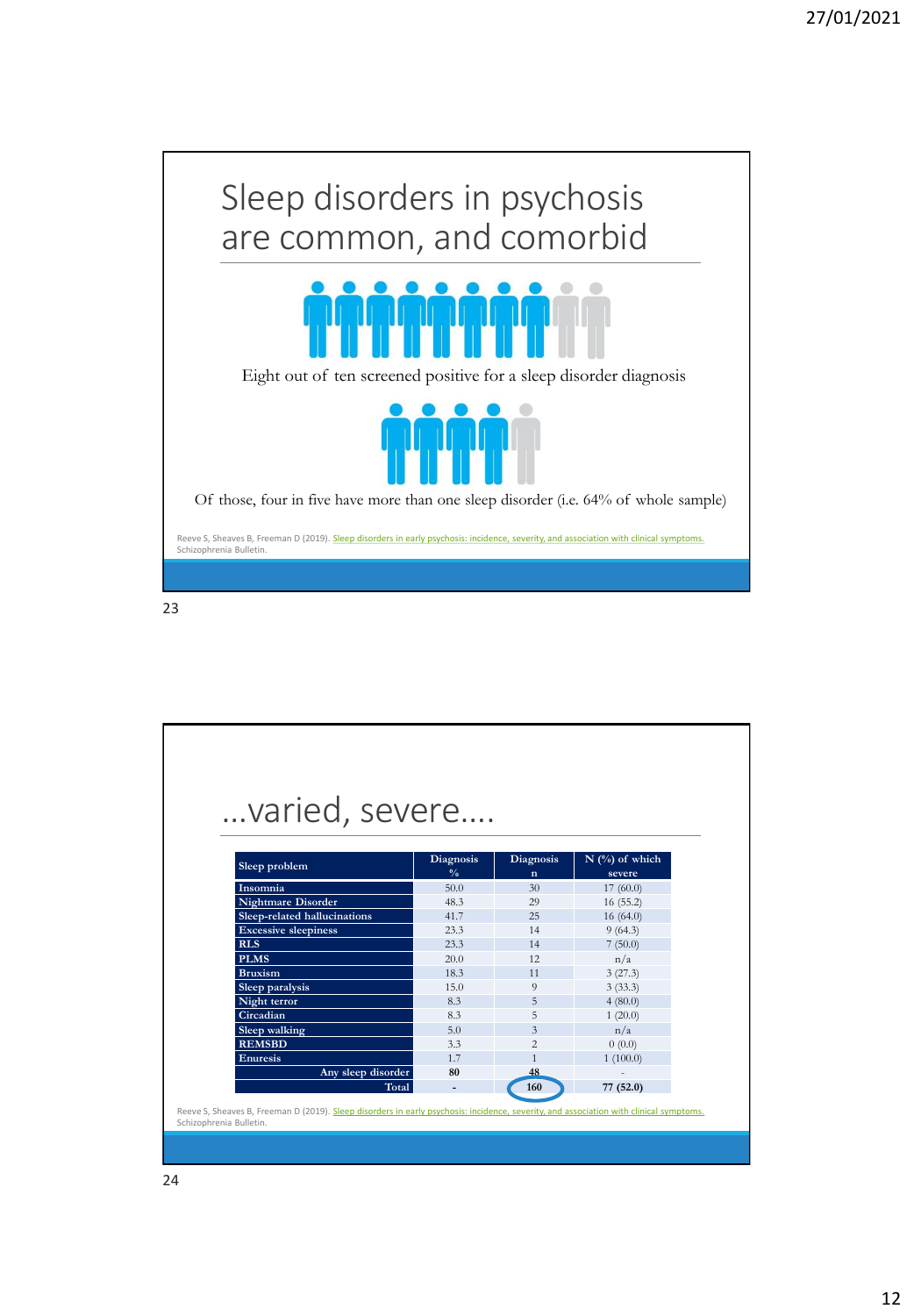

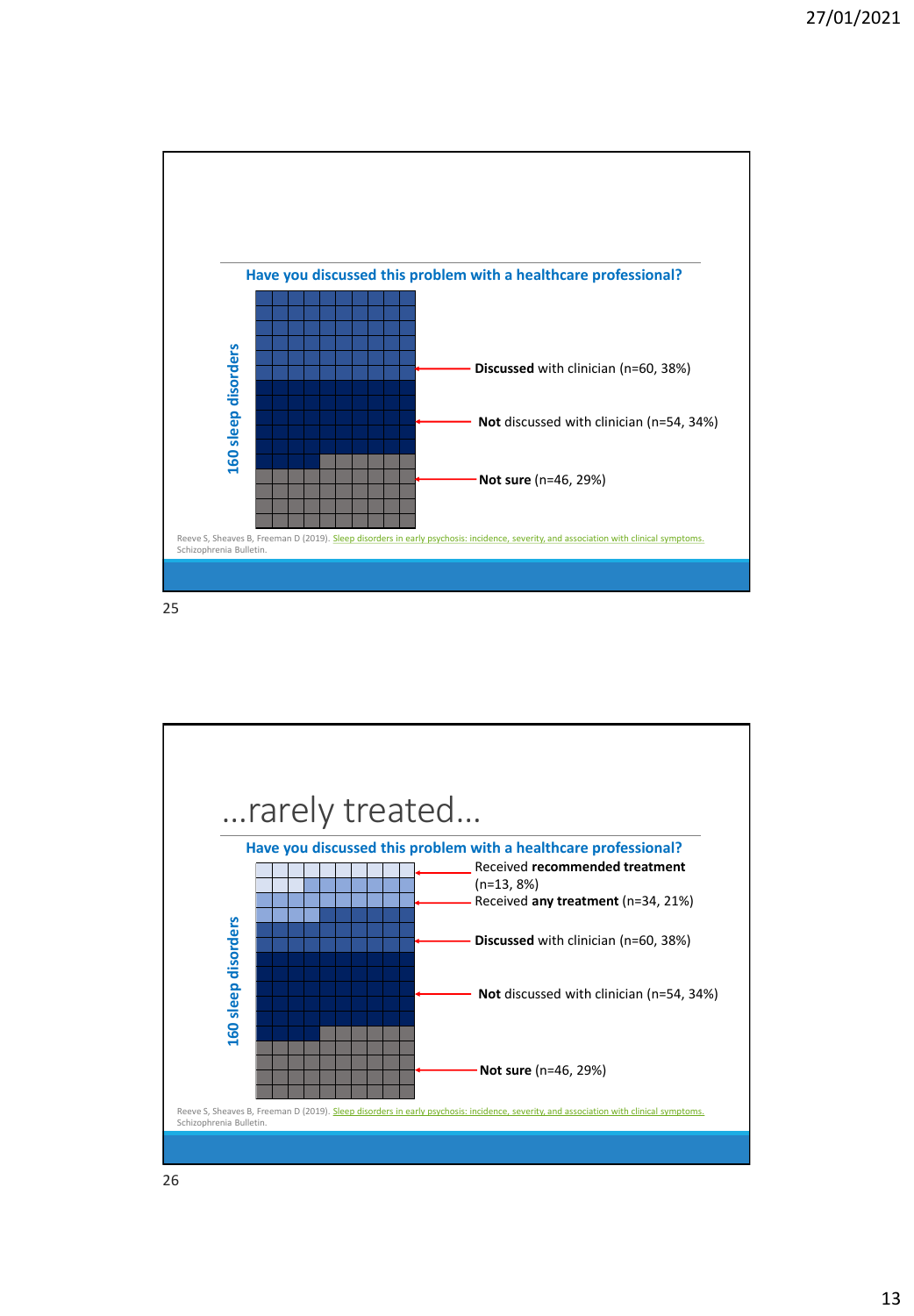

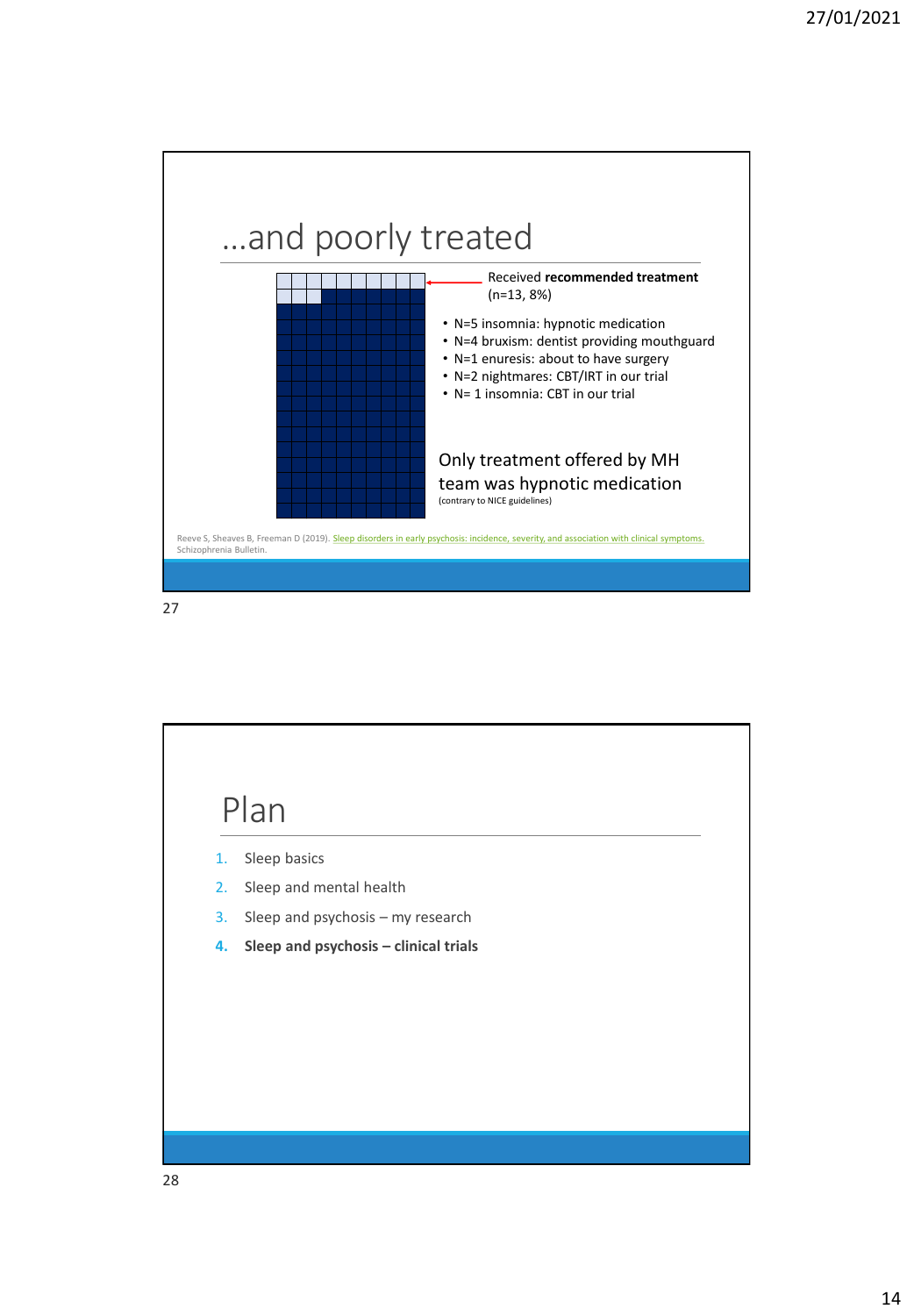

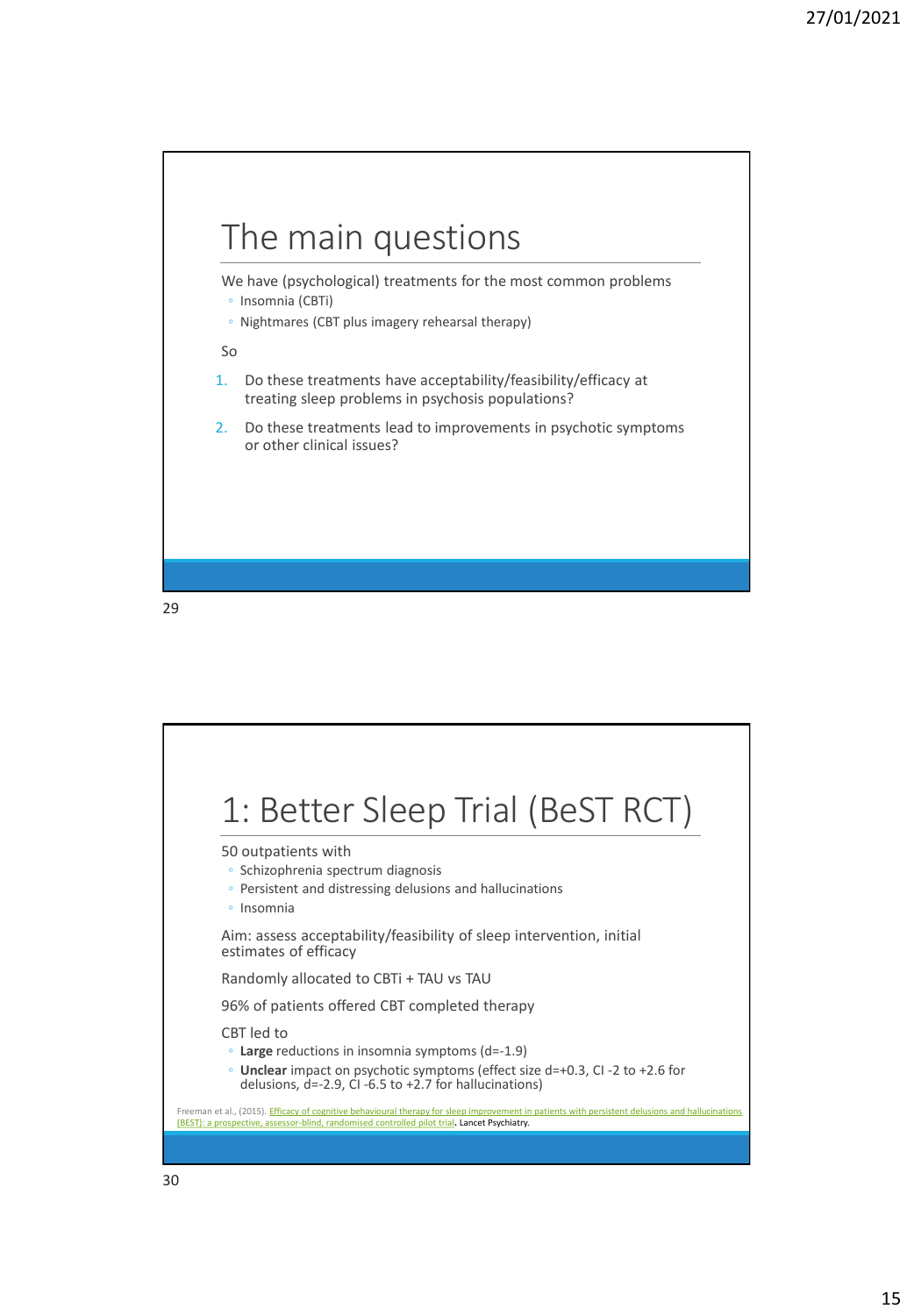

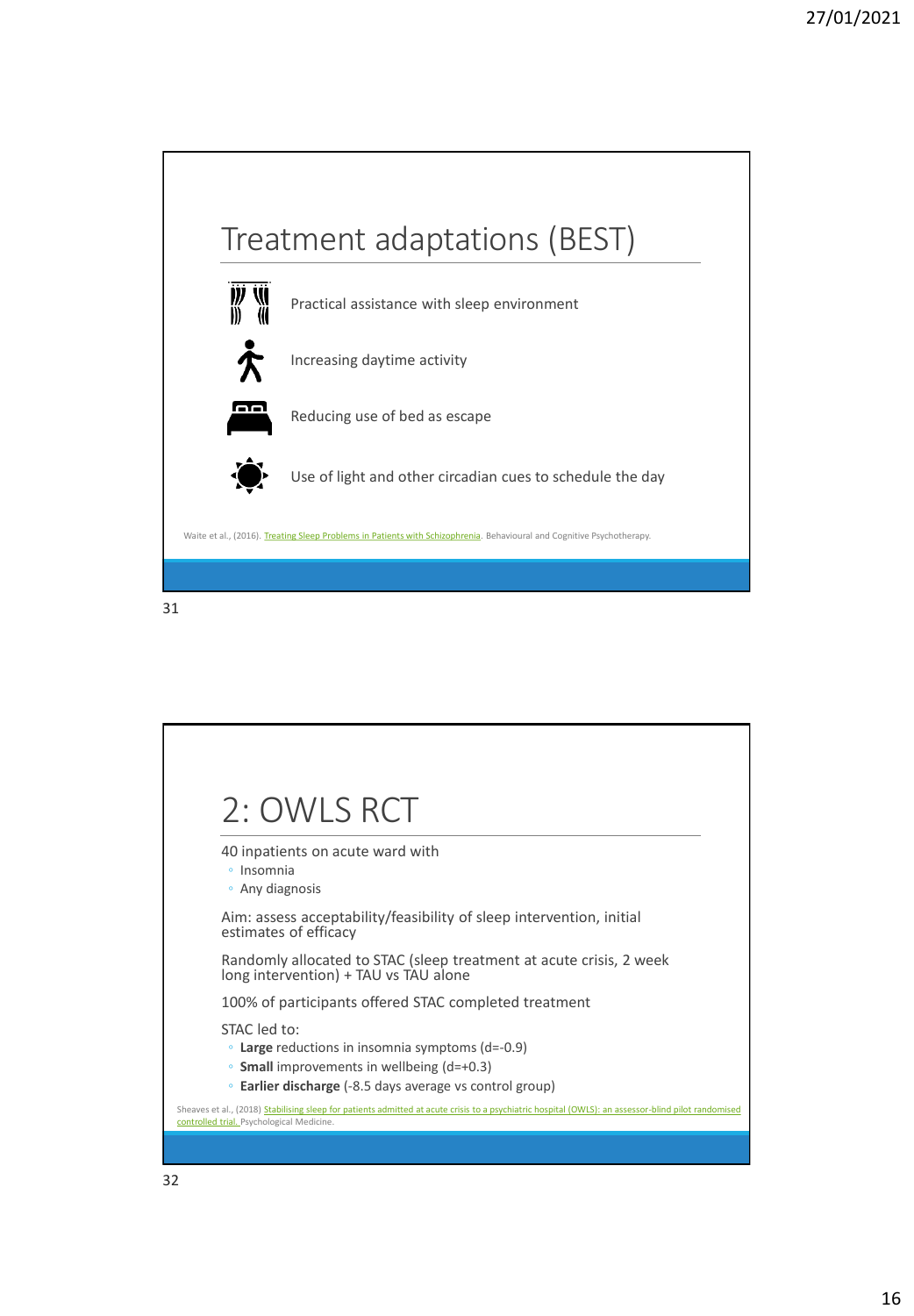



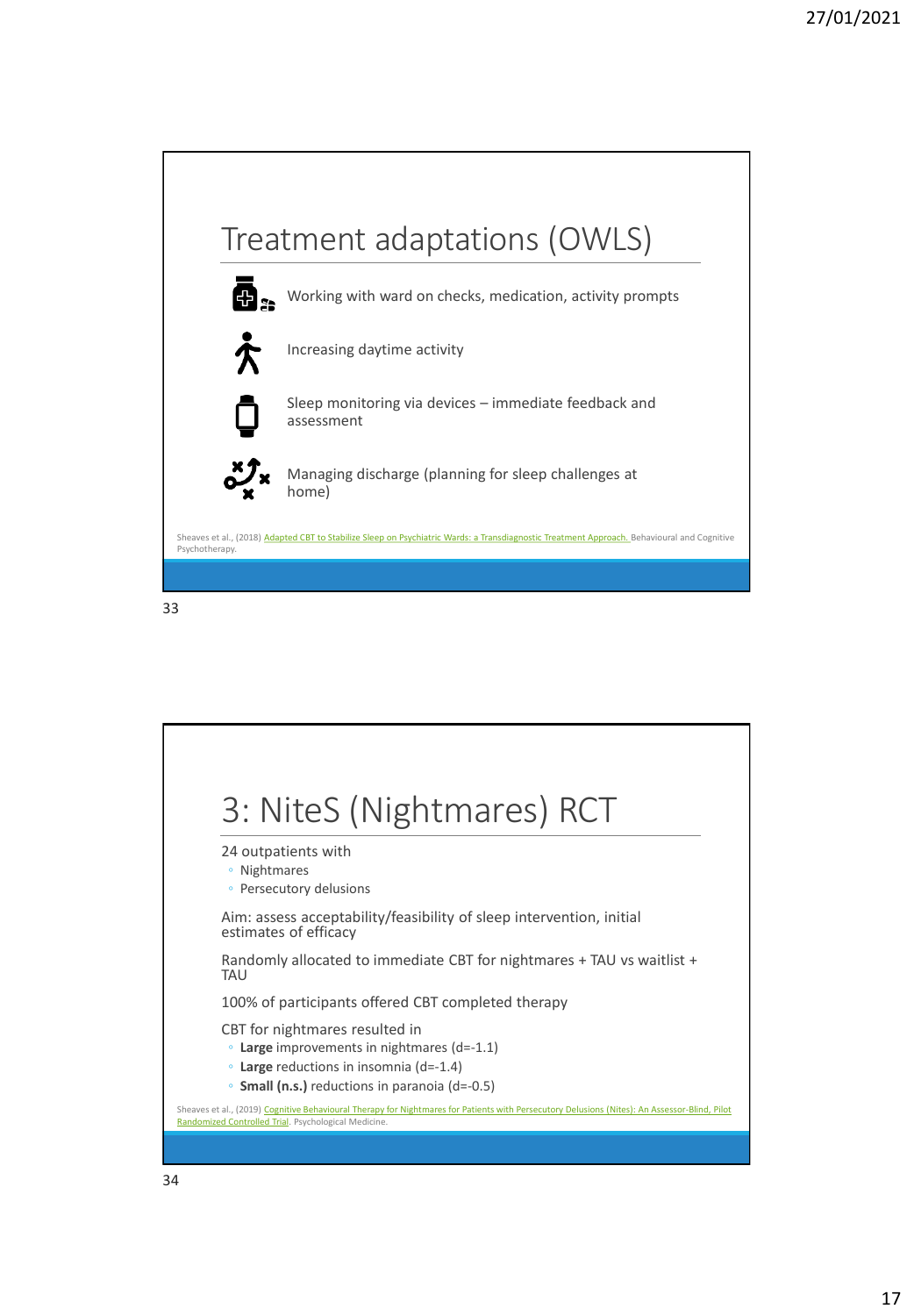

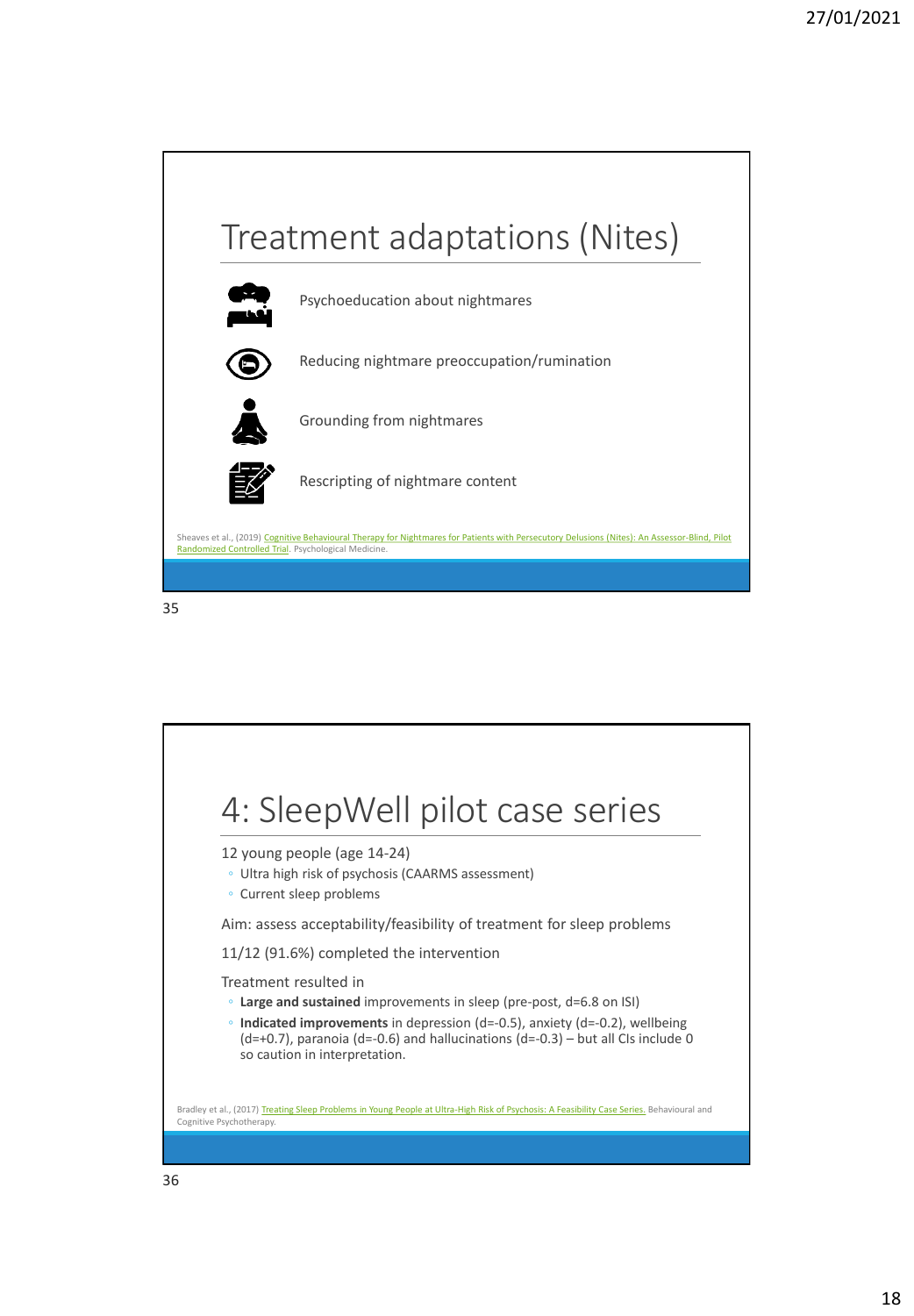

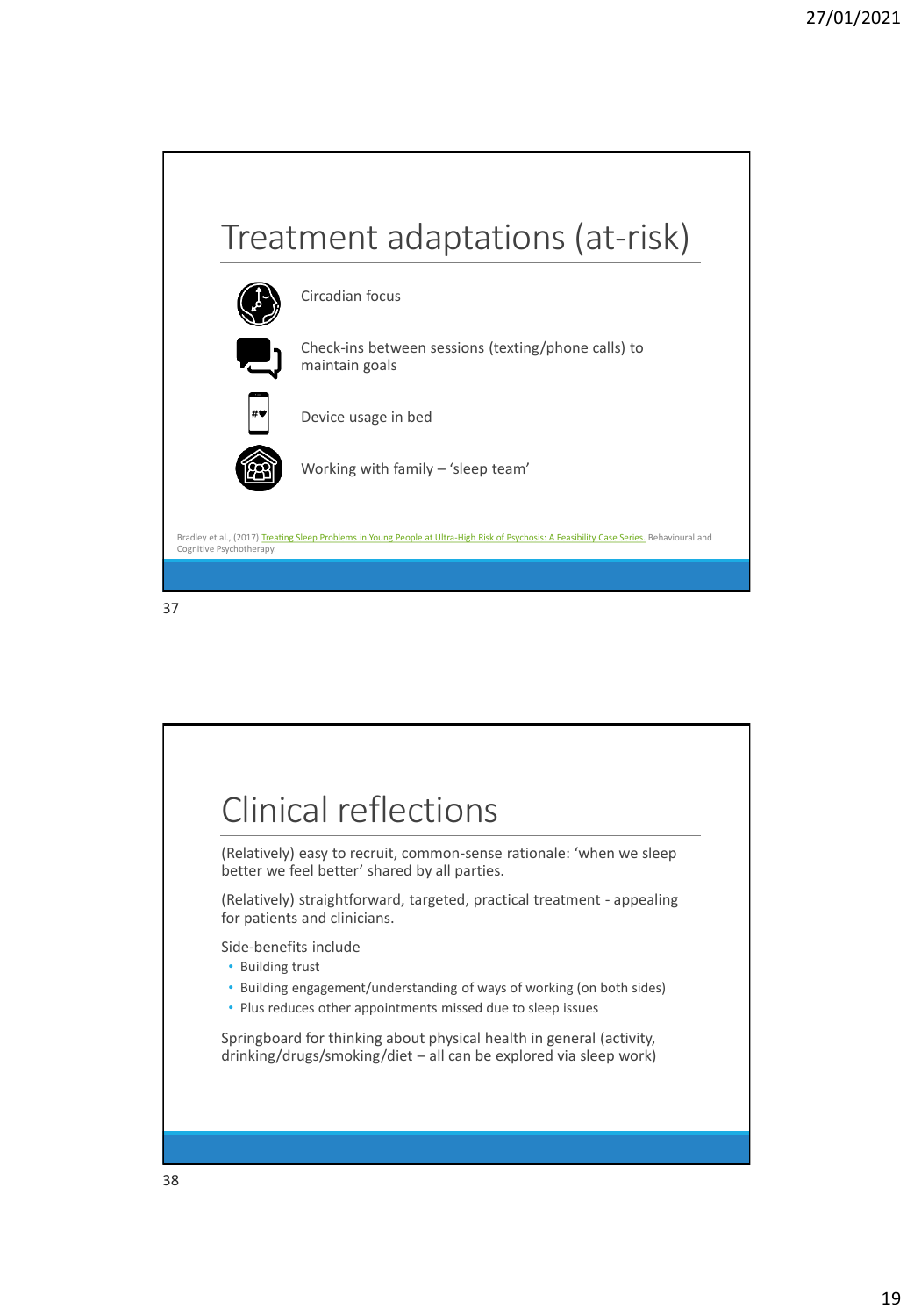

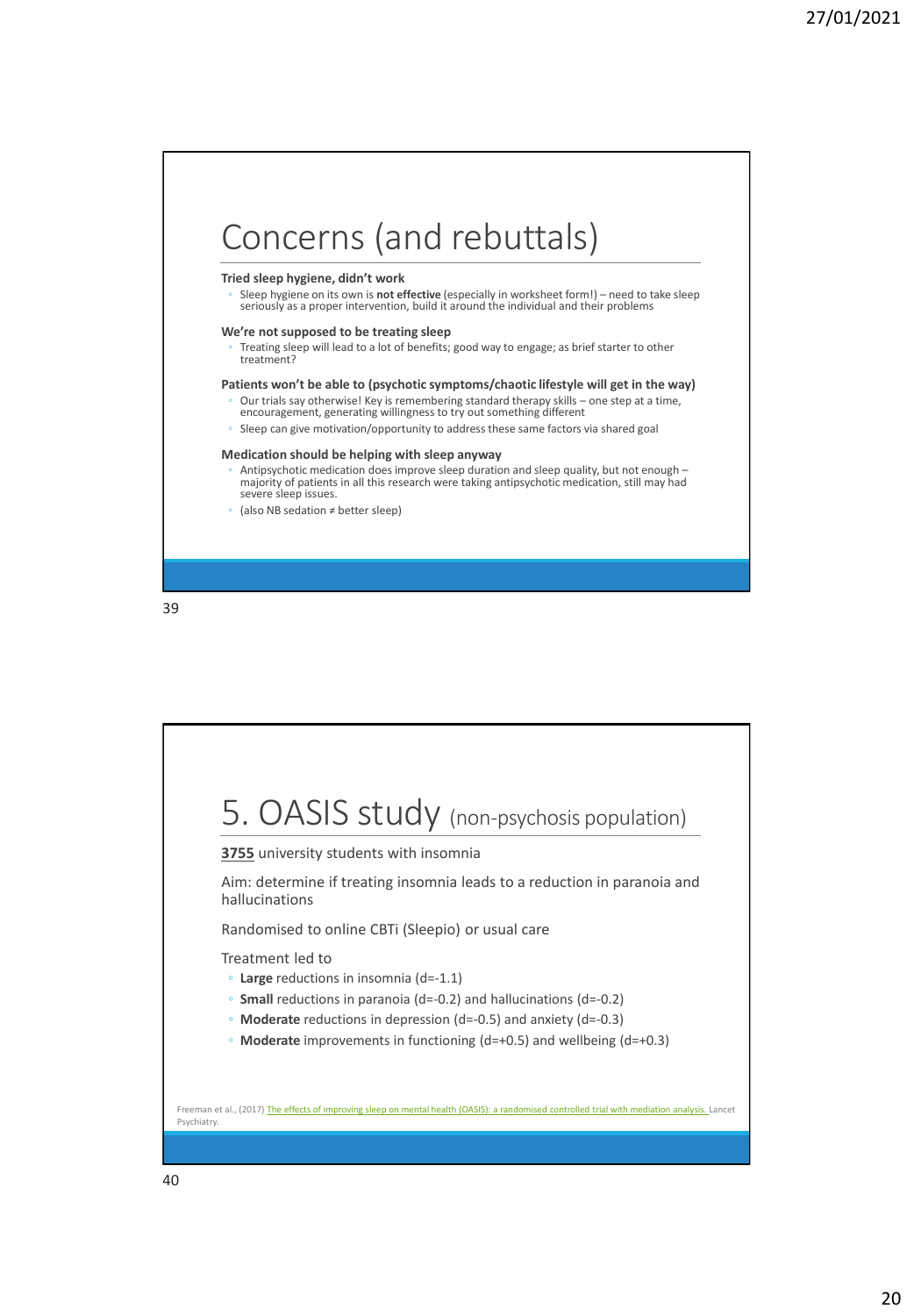### Upshot as of January 2021 Sleep problems are common and severe among people with psychosis Sleep problems **are** treatable in this group, with sensible adaptation of existing CBT protocols The treatment is both effective and popular (>90% uptake of treatment in our studies so far, self-rated priority in [Freeman et al., 2019 patient survey,](https://www.sciencedirect.com/science/article/pii/S0920996419302944) n=1809) ◦ Sleep problems should be treated in their own right (DSM-5 guidance) Treating sleep **may also** improve psychotic symptoms Causal relationship demonstrated in non-clin population (i.e. worsening sleep worsens psychotic experiences, improving sleep improves psychotic experiences) ◦ No study **yet** adequately powered to show improving sleep improves psychotic symptoms in clinical population but strong indications that it also helps here **Clinical services should be routinely assessing and treating sleep problems in psychosis** Waite F, Sheaves B, Isham L, Reeve S, Freeman D (2019) Sleep and schizophrenia: From epiphenomenon to treatable causal target. Schizophrenia Research